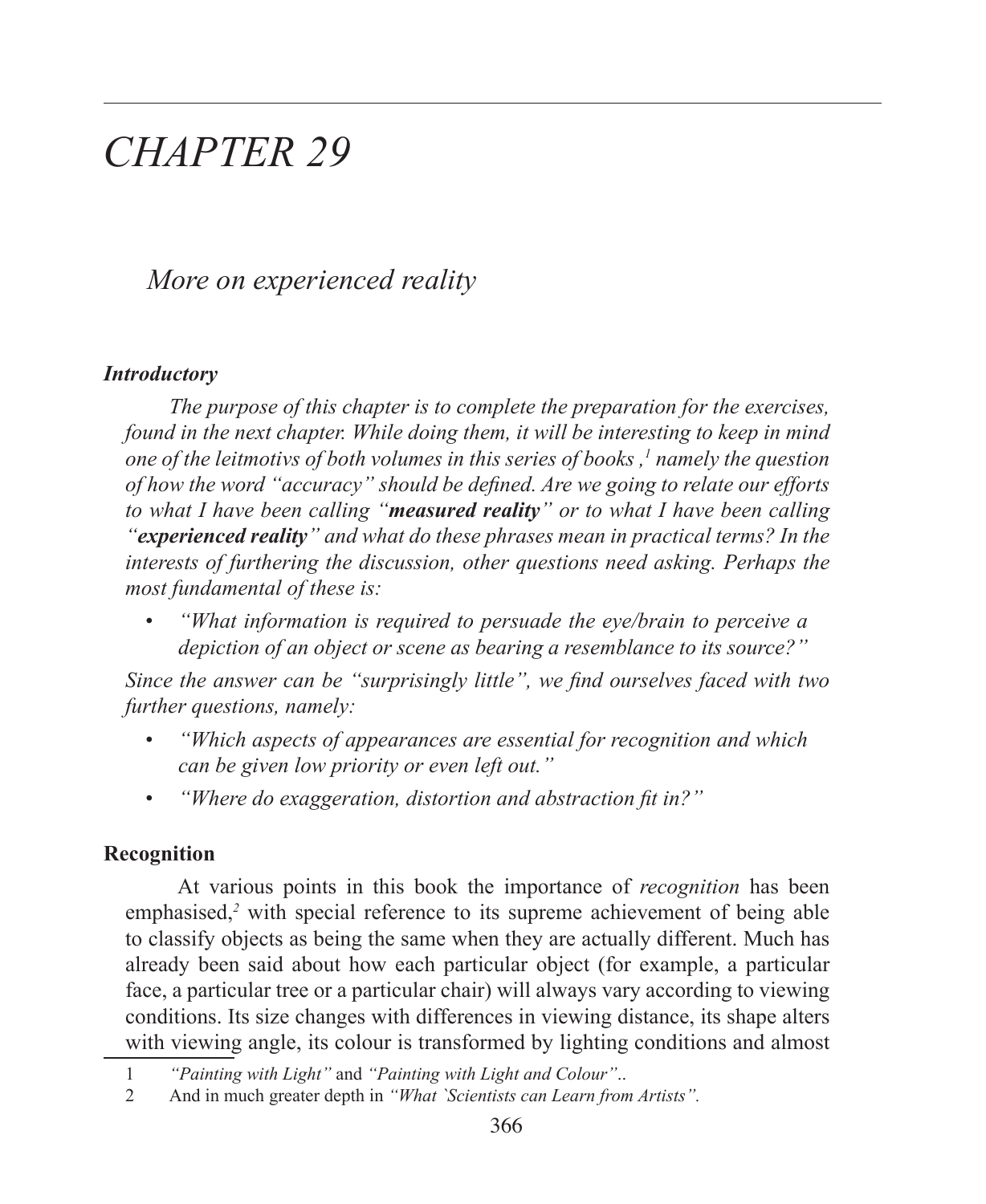everything varies with the passage of time. However, even though the changes in the appearance of any particular object can be large, they are small when compared with the those that occur between different examples of the same object-type, such as the faces of different people, different species of tree, different chair designs, etc..

Although nobody has a comprehensive answer to the question as to how this seeming miracle is achieved, it is possible to come to certain strong conclusions, most of which can be based on personal experience and common sense. For example, it is clear that recognition can be achieved at a glance, in a fraction of a second and, therefore, that it does not depend on long drawn out processes. Also, we can work out that it cannot be based on the perception of object contours since they vary with every change in viewing conditions.<sup>3</sup> To make use of these, the eye/brain would have to memorise an infinite number of different contour representations for every single recognisable object, which is clearly impossible.

Nor can it be based on any aspect of surface-appearance since all of these likewise vary continuously due to the ever changing direction, strength and relative influence of primary and secondary light sources. In other words, the information contained in the light entering the eyes that enables us to see arrangements of colours, lightnesses, shadows and shading is infinitely variable. Accordingly, as with contour, it would be impossible for the eye/brain to use it as a basis for recognition, unless by means of processes that simplify.

Another feature of recognition-systems is that they are able to function perfectly well when confronted by arrangements of colour/lightness variables that they have never come across before. We can be sure of this, if for no other reason than that successful likenesses in paintings are always made using colour/lightness relativities that can never have existed in the natural world.4

We can also learn from the fact that drawings and paintings which are accepted as likenesses can contain contours and shapes that do not correspond precisely to contours and shapes in the real world. Matisse famously made a group of four self-portraits using line-drawing in which his project was to maintain a high degree of resemblance despite making each version as different as possible from the others  $5$ 

This lack of need for precise information can also be deduced from the fact

- 3 Although there are limits imposed by the sensitivity characteristics of visual systems.
- 4 The physics of absorption/reflection properties of surfaces alone makes this clear.
- 5 Theoretically one of these could be accurate but not all four. In practice none of them were.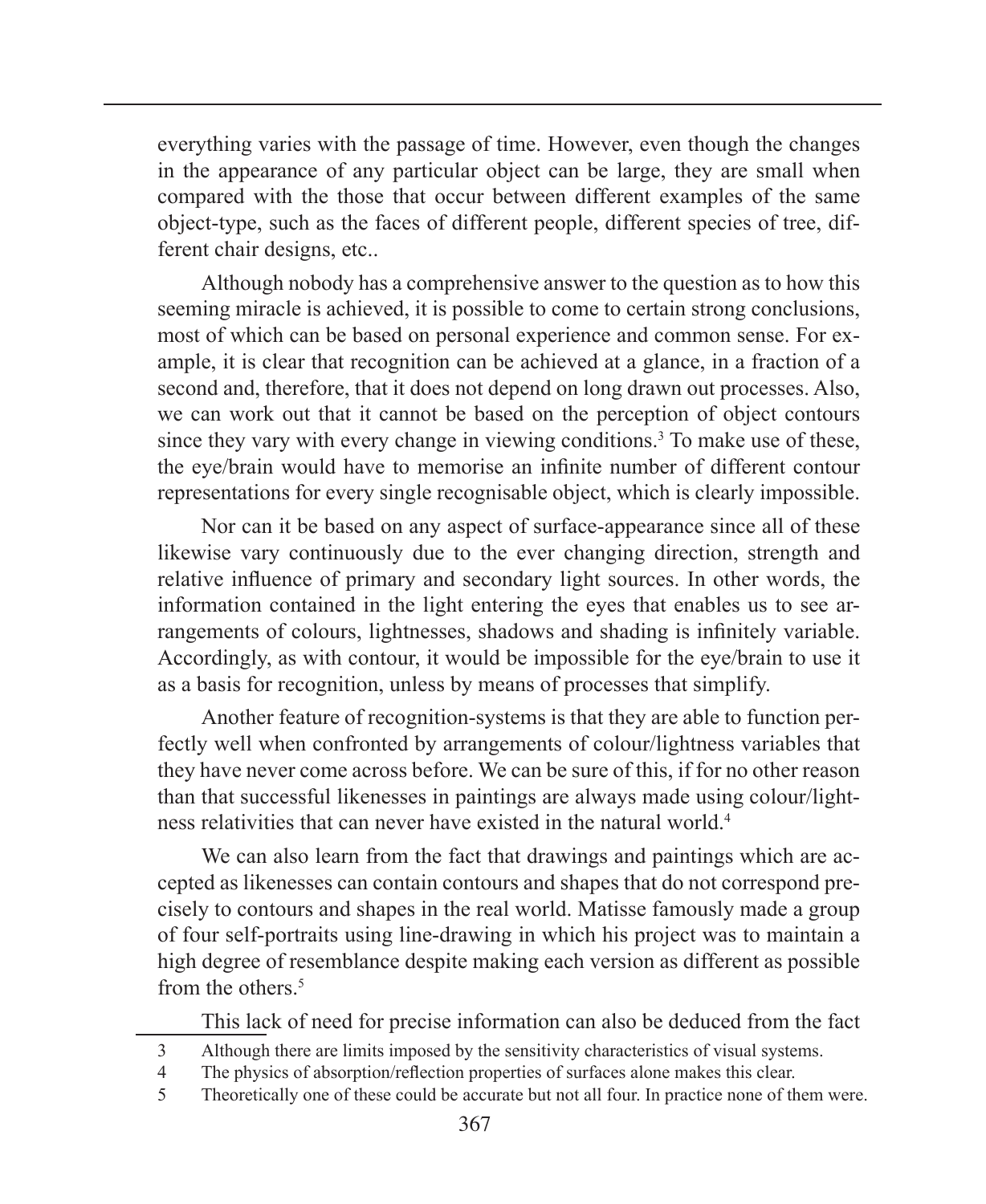that it is possible to recognise likenesses in highly abstract portraits, such as Picasso's cubist portraits of Gertrude Stein and Ambrose Vollard, or in newspaper cartoon drawings containing hugely distorted features.

So what can artists learn from the realisation that neither contour nor lightness relations can be used as the primary basis for recognition? First and foremost, they discover that the details of the shape and colour aspects of appearances which so many of those who aspire to literal accuracy labour so hard to capture, can be of no more than of secondary importance with respect to triggering recognition.

If it is not contours or surface properties, upon what aspect of appearances does recognition depend? To answer this question we need to find what can remain the same under a variety of different viewing conditions. More specifically what kind of description is capable of accommodating a possibly infinite numbers of differences of contour and surface-form into a unified description?

Although the fact that we all have the ability to recognise makes it clear that evolution has arrived at an answer, it took scientists a long time to puzzle out the main characteristics of what it might be. The reason for the delay was that the solution that eventually emerged depended on a conception of how the eye/brain works that could hardly have been imagined before recent advances in neurophysiology and computer modelling. The breakthrough had to wait until after the identification of visual-systems capable of separating out different components of the information contained in the light coming into our eyes.<sup>6</sup> Once this step had been taken, the solution was not long in coming. It comprises three parts:

- Multimodal processing.
- Analytic-looking cycles.
- Context.

Each needs a short section to itself.

#### **Multimodal processing**

As a sort of informal experiment I have asked many people over a number of years what the words "*round, red and slightly squishy*" first bring to their mind. The answer given by a huge proportion of them (I would guess at well over 90%) has been "*a tomato*". Easily the second most popular reply was "*a red rubber ball*". Other answers usually feature red fruit, but there are very few of these.

6 "*Introduction to the science*"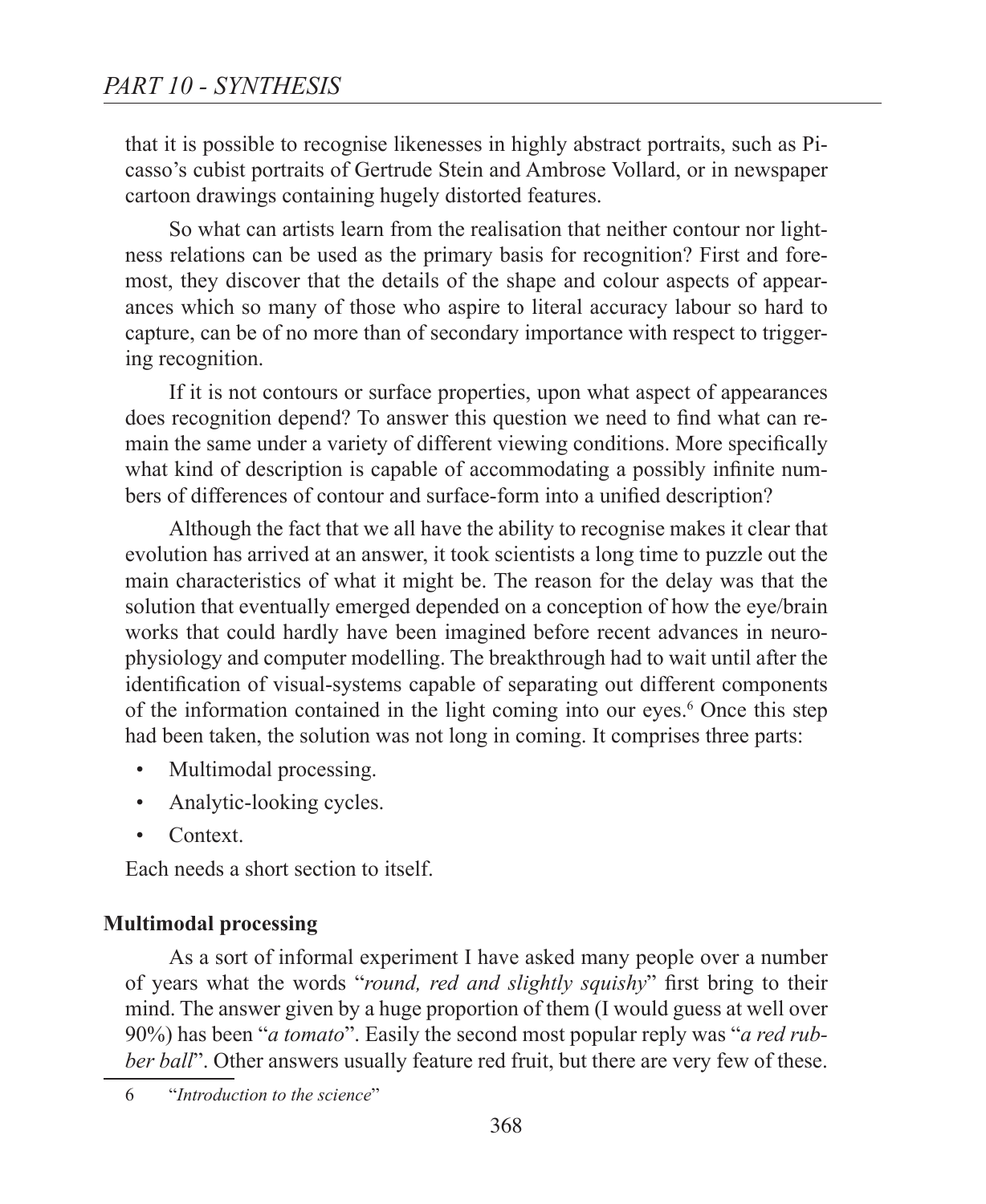If I had asked separately, "*What is round?*" "*What is red?*" Or "*What is slightly squishy?*", I feel certain that tomatoes and red rubber balls would no longer have dominated the answers. Indeed they might not have appeared at all.

The point is that combining the three qualities that separately have minimal classifying power, brings us close to a plausible classification. True there is some ambiguity over what is the correct answer and therefore a need for making checkups that will decide between the different candidates but, as we shall see in the next section, evolution has made provision for that as well. The point being made here is that the round, red and slightly squishy example demonstrates the classifying power of cross-correlations between independently varying modalities of information. More generally, it suggests that unambiguous classifications can be arrived at on the basis of ambiguous information sources. If, to emphasise this point, we compare a large number of red tomatoes we will find that they vary considerably in shape, colour appearance and degree of squishiness. Thus, in the "*round, red and slightly squishy*" example we find that:

- The word "*round*" is being used to represent many possible shapes, none of which will be actually round.
- The word "*squishy*" to represent many possible degrees of squishiness.
- The word "*red*" is being used to represent a gamut of different reds.
- All three words are being used flexibly to cover many possibly examples of tomato sizes, shapes and other characteristics.

What this illustrates is that words that, when *used independently*, are vague enough to allow different views, colours and tactile experiences of objects to be taken as being the same, when *cross-correlated*, can provide relatively, or even totally, unambiguous classifications. Accordingly, the strategy of using *cross-correlations between independently varying modalities of vague information* meets the main requirement for achieving *recognition.* It is also difficult to see how this key achievement of our visual systems could be arrived at in any other way.

The usefulness of information provided by a nonvisual sensory system ("*squishiness*") in the process of arriving at the tentative "*tomato*" classification reminds us that, even for visual recognition, clinching cross-correlations can be provided by nonvisual sensory modalities of information (sound, smell, taste, touch, body temperature, heartbeat rate, etc.). In addition, recognition systems are able to make use of information coming from various kinds of memory store, cross-correlations with these can be used in refining classifications.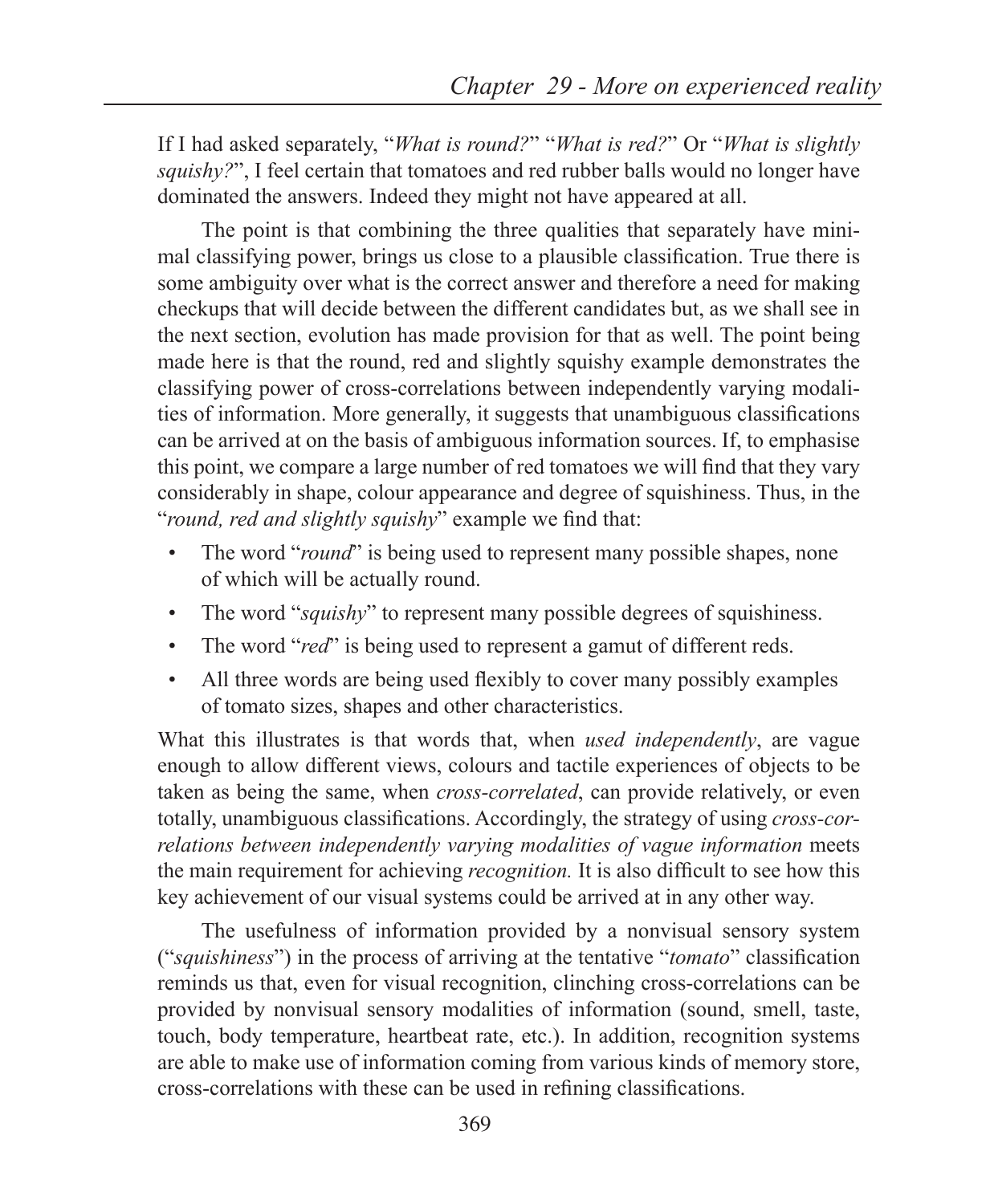## **The analytic-looking cycle: What it does**

It is important to remember that *recognition* is not a goal in itself, rather it is a staging post in a process of triggering *learnt actions*, whether they be described as "*habits", "skills"* or *"ways of thinking*". One of the most regularly used habits/skills are those that guide the eye, head and body movements that enable the focus of attention required for *analytic looking*.



*Figure 1 : The analytic-looking cycle.*

The neural systems and linkages that enable *analytic-looking* are far too complicated to represent in a diagram. However matters can be simplified by concentrating on *function* as I have done my best to do in *Figure 1*, which shows how the processes that enable *recognition* tap into *action instructions*, which have been previously stored in *long-term memory,* and that it is these that enable *conscious visual analysis*.

It shows two pathways, both of which extract information from *Visual Area 1*, the first destination of the information coming up the optic nerve from the eyes. The lower of pathway (the one that enables *recognition*) is totally *subconscious*. It makes use of multimodal processing to access relevant *action-instructions*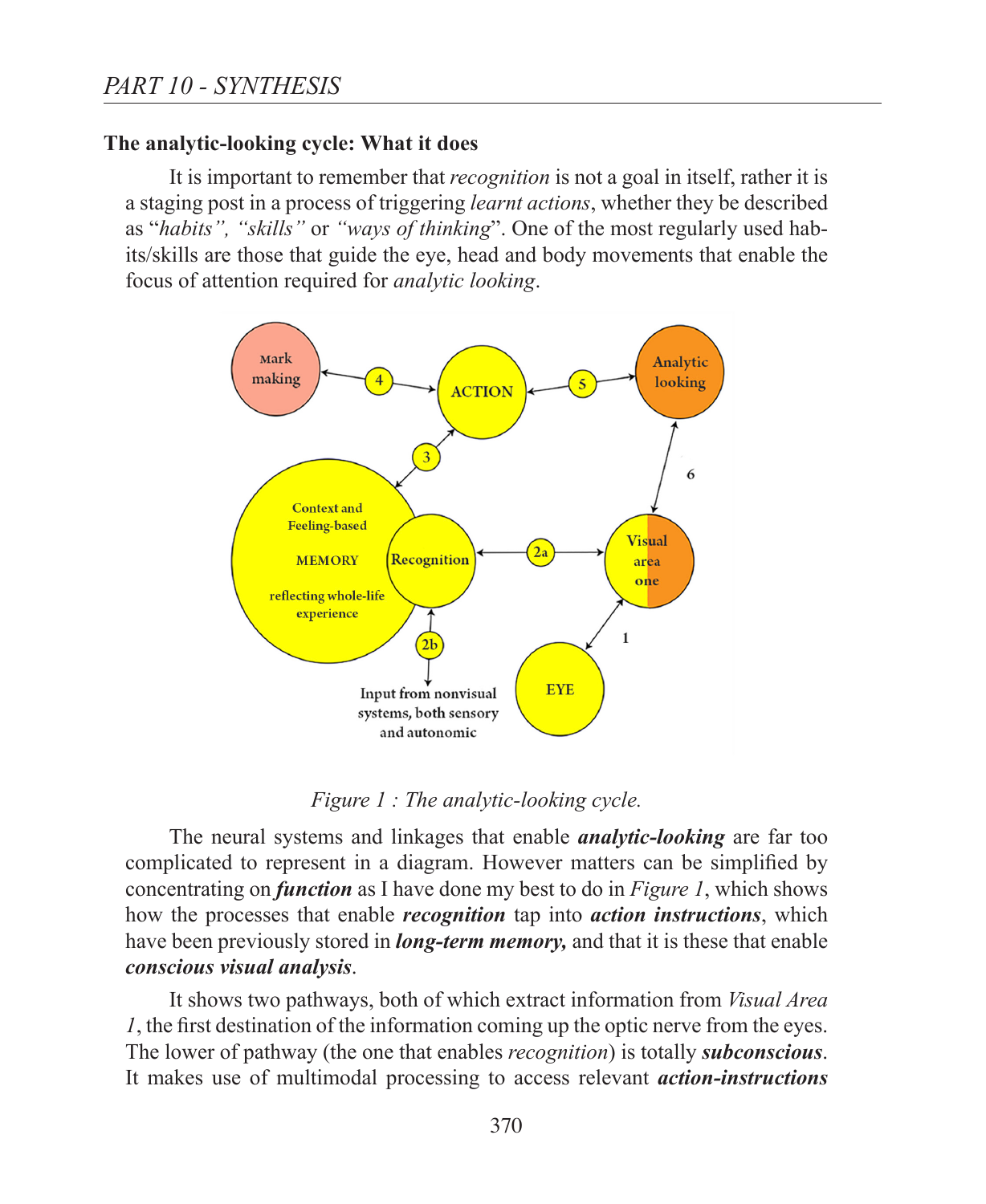stored in "*long-term memory*", or some other, more temporary task-specific form of memory.7 The higher pathway mediates *visually guided actions*, including those required for all analytic looking.

Despite the enormously impressive classifying power of multimodal processing, as the "*round, red and slightly squishy*" example suggests, it invariably leads to some degree of ambiguity and can result in a great deal of it. This is a inevitable outcome of the dependence of our "*recognition systems"* on crosscorrelations between crude descriptions.

Remember also that:

- The cruder the descriptions, the more different versions of the same object they can stand for.
- The greater the number of such descriptions that are being correlated, the cruder each of them can be to obtain the correct classification.

There is no need for artists to know exactly how these descriptions are structured, to realise that, even if they were to be made conscious (which, as already explained, they are not), they would provide little if any information in a form that would of direct use to the when drawing or painting from observation.

The loss of information due to the necessity of relying on crude descriptions could be catastrophic if it were not for the existence of a independent means of accessing information coming from the retina. That is why *Figure 1* is divided into two halves: One supplying the *recognition systems* and the other linking to the *analytic looking systems*. This second pathway is needed for two reasons:

• It enables the confirmation or completion of classifications. Thus, if we take the example of the tomato that might alternatively be a red rubber ball, it is necessary to take a further look at the information coming from *visual area 1* to decide between the interpretations. This could be done on the basis of the degree of roundness (tomatoes are never exactly round), the surface-texture (rubber balls tend to be matt while tomatoes have a glossy sheen) or on colour (despite the many possible variations in their colour appearance, the pigmentation of a tomato can never be the same as that of a rubber ball). Once the tomato alternative has been selected, it may be useful to find out more about it. For example the analysis may be targeted via questions such as: "*How red*?", "*How round*?" or "*How squishy?"*. Any of

<sup>7</sup> The memory stores known as *short-term visual memor*y and *working memory*.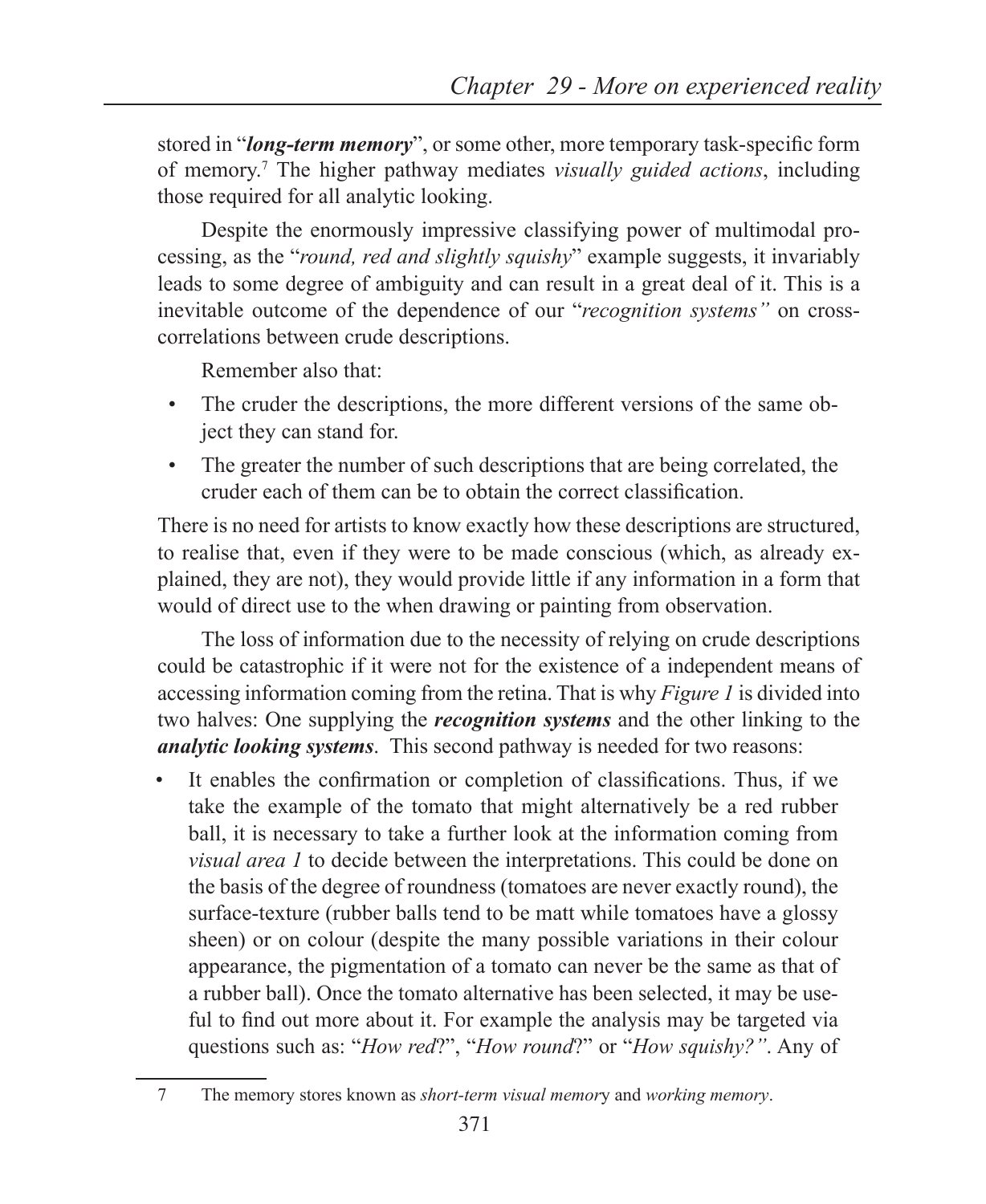these could trigger a secondary analysis by means of some combination of visual, touch and feel systems.

• It is necessary for guiding actions, such as the ones used for picking tomatoes off the vine, selecting them in a shop, preparing them for use in a salad or drawing them from observation.

## **The analytic-looking cycle: How it works**

We are not finished with the ability of the eye/brain to loose information. Just as preconscious recognition processes are accompanied by necessary and significant information-loss, so are the analytic-looking ones.

This is because their functioning depends on the preparatory regularisation of the size, orientation, shape, lightness and colour of the recognised objects that is necessary for providing a degree of stability to the *analytic looking process*. What is *lost* in the process of providing these *constancies of visual perception* is the *actual relativities* in all the above listed dimensions, providing a universally experienced cause of frustration for artists seeking accuracy in the representation of objects.

Fortunately, just as the two pathways system enables the eye/brain to keep hold of and make later use of the visually derived information that it must lose during the preconscious stages of recognition, it can also keep hold of the information about size, orientation, shape, lightness and colour that has to be lost in order to compute the constancies. That is can do so can be deduced from the precision with which it can guide the actions used for:

- Locating, grasping and manipulating objects.
- The comparative looking activity necessary for making judgements of relative lightness and colour.

It can be hypothesised that the computational basis of these skills makes use of the information provided by the degree of distortion required to achieve the required uniformity of size, orientation, shape lightness and colour. If so, it must be available fractionally before analytic looking can take place.

In addition to all this, there is the question of *directional-indicators*. Because multimodal processing flourishes on vagueness and ambiguity, information concerning what is *top, bottom, left and right* interferes with the efficiency of recognition processes and is, consequently, bypassed by them. Since, on the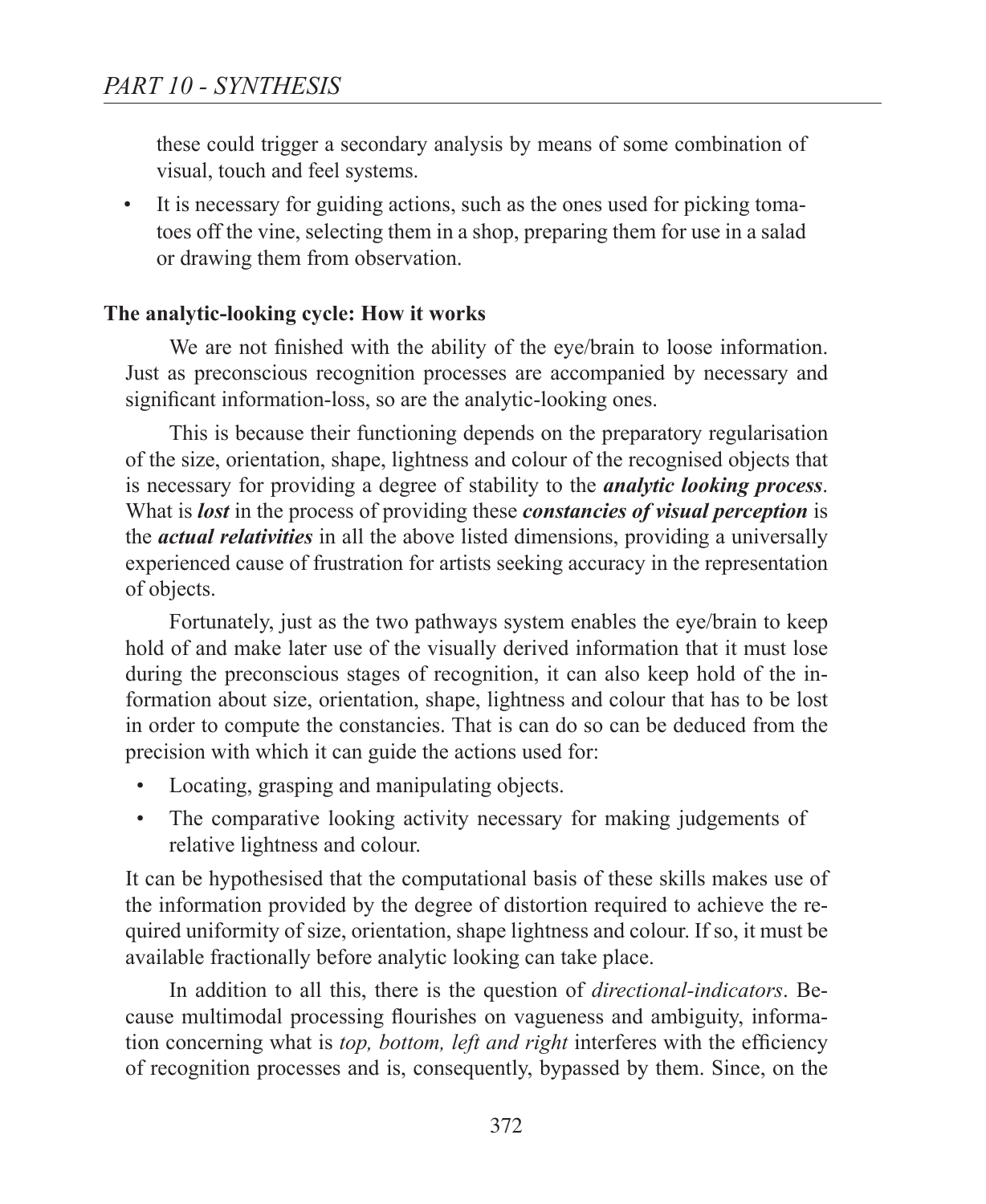contrary, knowledge of these properties of appearance is essential for analyticlooking, the eye/brain systems have evolved their way of inserting *directional indictors* so that they are available for use at the analytic looking stage of visual processing.

## **Context**

All neural processing is *context-based*, whether one looks at the basic mechanism or at their high level achievements. For example:

- The firing of any one neuron only has meaning in the context of the firing pattern of its neighbours and other interconnected neurons.
- A person that is easily recognised in a place that is associated with him/ her, might not be recognised, or only recognised with difficulty, when encountered by chance in a foreign country.

The second example the facilitatory function of *context* comes in the form of the information stored in *long-term memory* that has been built up over a lifetime, from birth to a fraction of a moment ago. Without this resource and the ability to retrieve its contents, recognition could not happen. With it, the level of efficiency can be truly astonishing.

Elsewhere in this series I have used the example of a woman going to her wardrobe to find a red party dress which she knows is hanging in it. As she possesses no other red dresses, she does not need multimodal processing to find it for one modality alone (colour) would be enough to identify both it and its location. From this point onwards, the woman could almost certainly walk over to the dress, take it out of the wardrobe and put it on, all with her eyes shut.

In practice, she will keep them open for they can still be useful in finding answers to a number of practical questions. For example:

- *Which is the front and which the back?*
- *Do any buttons need undoing to allow the dress to be put on, etc.*?
- *Has the material acquired any untoward creases that will need ironing?*

Since each of these is asked in the context of existing knowledge of the dress, the search for an answer can be precisely targeted. Accordingly, in this situation, a minimum of cues will provide the information required to activate, first, *recognition* and, then, the *action-instructions* required for fulfilling the task in hand.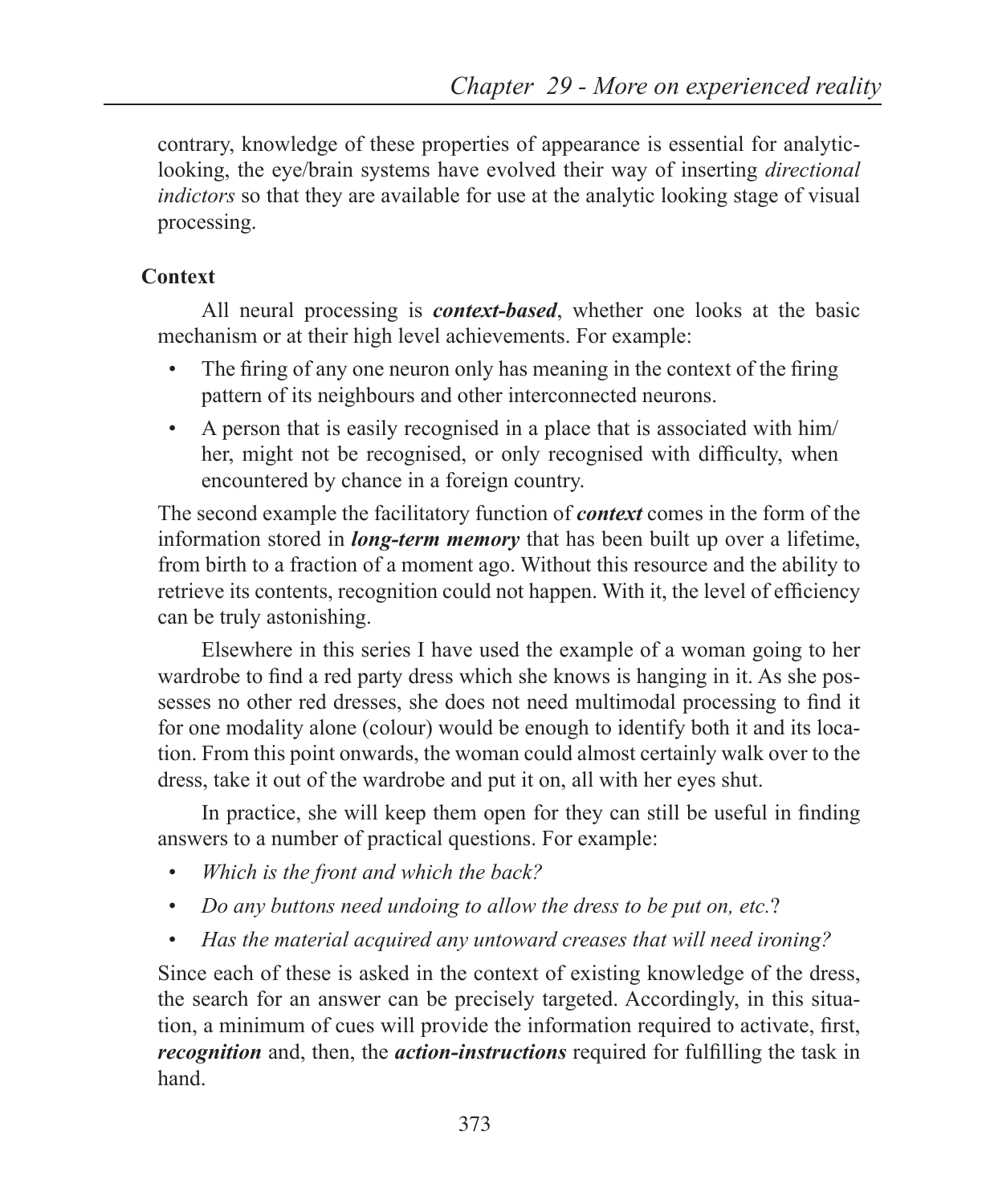However, since this efficiency is based on a store of knowledge which is only capable of dictating strategies of looking that have been relevant to past contexts, there is a flip side to its value. If a new situation arises, the same knowledge can no longer help. For example, if the rejected dress was one of several dresses of the same red, the cue of redness alone would no longer enable certainty. More modalities of information would be required.

## **The efficiency trap and how to circumvent it**

As already indicated, the triple strategy of *multimodal processing* for primary recognition, *context-based memory* for limiting potential alternatives and the *analytic-looking cycle* for confirmation or completion of object classification enables the human visual system to perform a vast panoply of tasks with formidable efficiency. However, even the highest levels of efficiency have intrinsic limits. The explanation why this is so is based on two interrelated facts, namely:

- That efficiency is the product of the "*useful coordinations of habits*" normally referred to as "*skills*".
- That all habits, whether described as "*good*" or "*bad*" or whether associated with "*action*" or with "*thought*" can only be based on knowledge deriving from past experience.

From this we can conclude that an intrinsic property of *skill* is that of not being well adapted for coping with new, *unfamiliar* situations. This must be true even for the skills that the eye/brain has developed for dealing with novelty, including those recommended in this book as aids to personal expression and creativity. No wonder *Modernist Artists* have seen skill as a major enemy.

Luckily for the human race, the processes of evolution ensured that brain systems have a way of responding fruitfully to *novelty*, all of which entail the use of *same/difference judgements* between similar but different visual inputs. Most of these are generated in one of two ways:

- Situations in which performance does not match up with intentions, as when a drawing that is intended to be an accurate copy fails to achieve its goal. The luck lies in the fact that, by their nature, the mismatches, commonly referred to as *"mistakes",* reveal *differences,* and that the differences are never predictable.
- Movements of body, head or eye relative to an object being analysed which call attention to any variations in appearance within a region under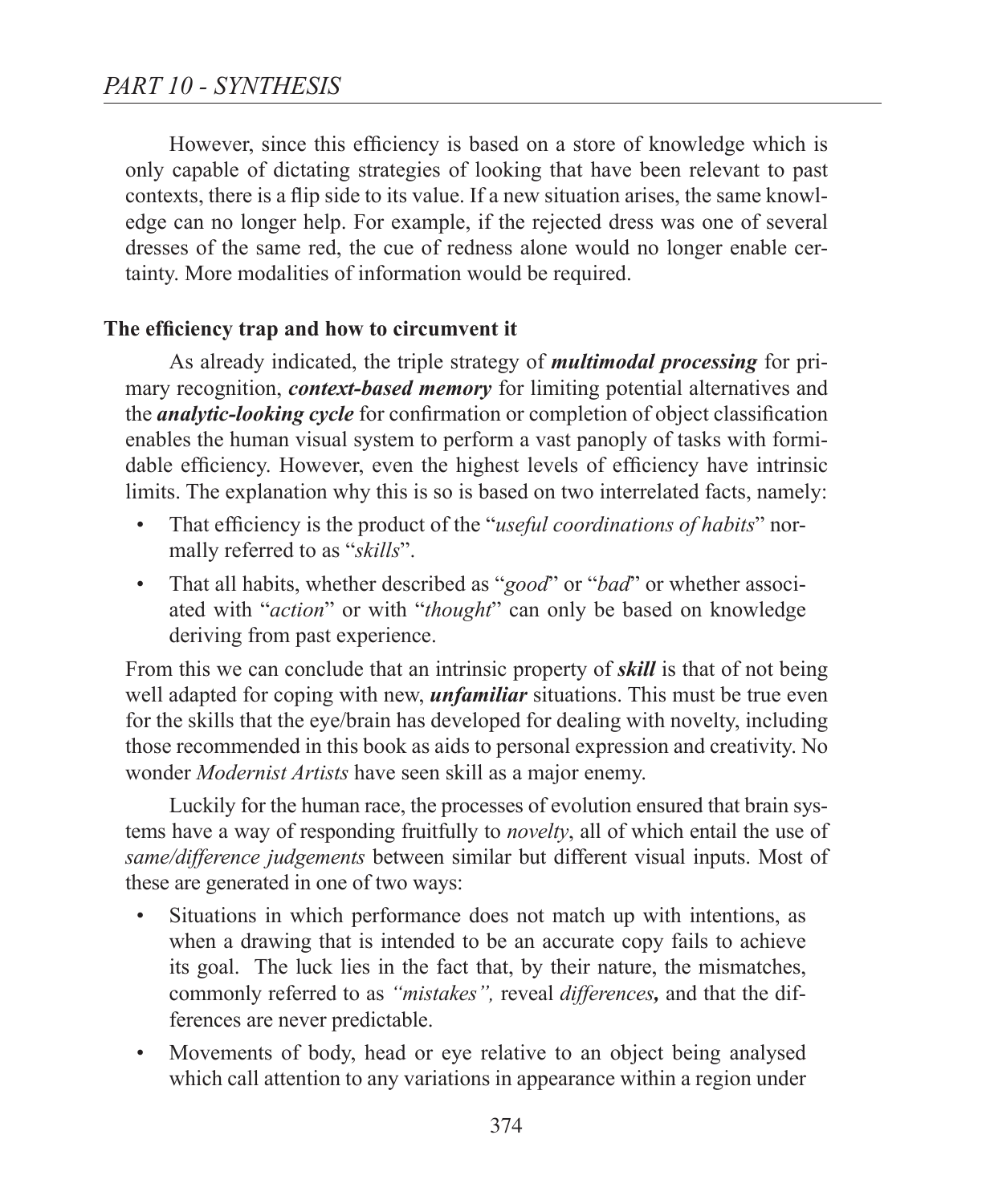analysis. Without either mismatches or movement, the feedback necessary to trigger the processes which underpin learning and creativity would not be available.

Another approach to demonstrating the intrinsic limits of *efficiency* starts with an attempt to define the word. How about, "*Completing a job to the required standard in the least possible time and with the least possible effort*?"

When applied to *analytic-looking* this definition can be rephrased as "*reducing the time spent on analysis to a minimum*" or, more colloquially, as *looking as little as possible.* For example, the woman finding the red dress in the wardrobe could manage perfectly well on the one brief glance needed for establishing its position. No need to expend any more effort. A further example would be eight year old children who, when asked to draw familiar objects from observation, limit themselves to one or two brief glances.<sup>8</sup> Once they have recognised what it is they are looking at, they can complete their drawing without further reference to it.

Nor is this essentially lazy form of looking confined to children. Skilled artists too can use their knowledge-base to minimize the necessity for active analysis. In the case of the children, it is usually obvious to viewers that their drawings fall woefully short of literal accuracy. In contrast, some skilled artists using a similar minimal looking strategy are able to deceive people into thinking that they are drawing what they see in front of them. However, for a number of reasons, they will almost certainly be deceiving themselves. All of these are related to the fact that no matter how familiar an object:

- The image of it arriving at the eye is always unique.
- Since edges have no width, the lines used to represent them in depictions can never replicate real-world appearances
- Since no colour in nature can be matched by mixture of paint colours, these can never replicate real-world appearances

All analytic-looking is knowledge-driven and the all knowledge is based on generalisations that can never match the uniqueness of the object being analysed since they are derived from past experience of it. In as far as artists can provide the kind of visual equivalence to this uniqueness that we call *"accuracy"*, they can only do so by means of assiduous, time-consuming use of the analytic-look-

<sup>8</sup> Pratt, 1983, " *A perspective on traditional artistic practices*" in Freeman and Cox (Eds) "*Visual Order*"?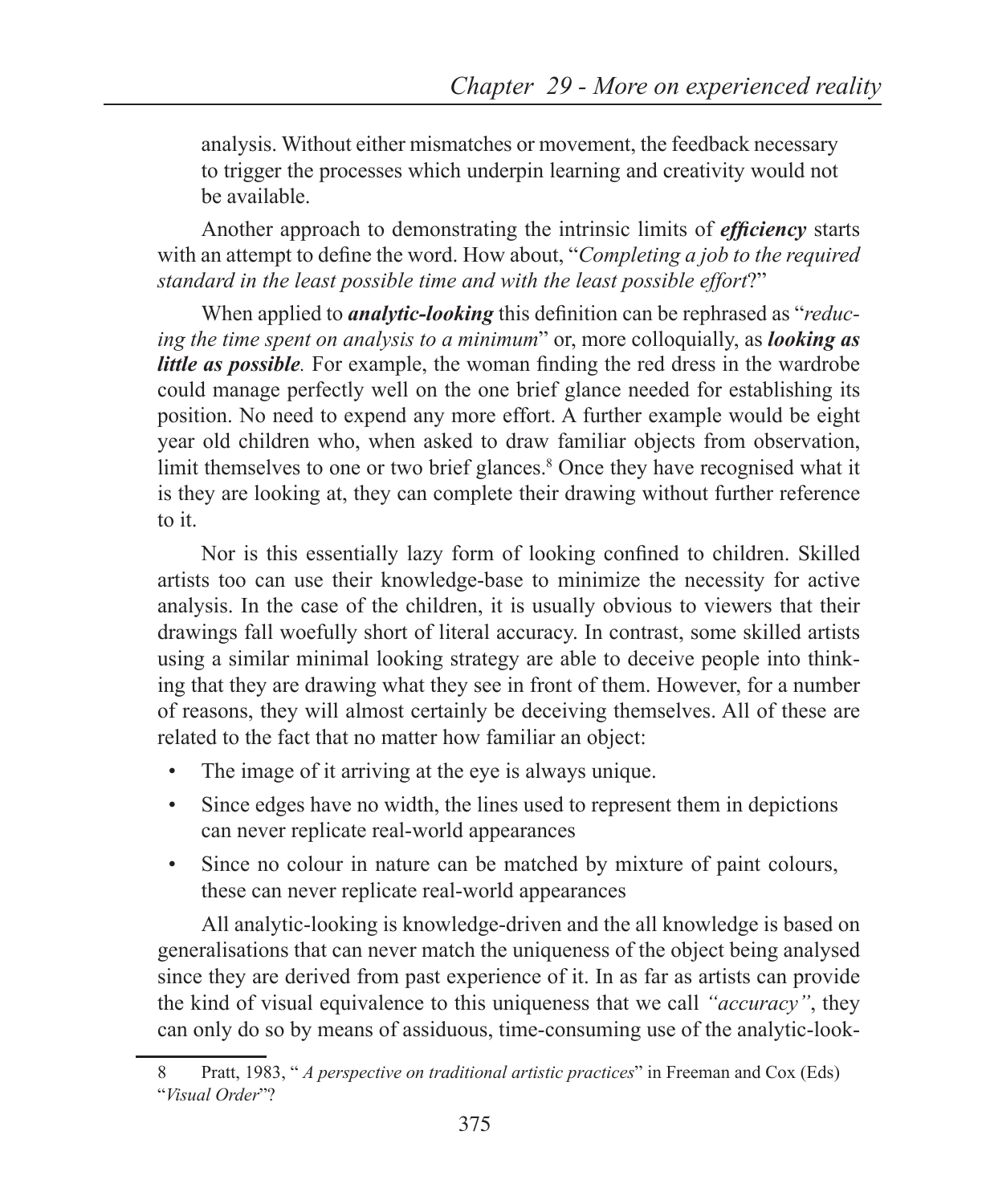ing cycle and using trial and error to match of the contents of their painting with the scene it is supposed to represent..

Artists need to keep this truth in mind at all times, particularly if they are experiencing no difficulty in achieving what they believe to be accuracy. As Degas asserted, "*It is necessary to assume that I know nothing for it is the only way to make progress*". He also said enough about the limiting effects of skill to make it clear that, when he made this statement, he was making a plea against blind reliance on any seeming efficiency of knowledge-driven looking strategies.

However what Degas does not seem to have realised is that *"knowing nothing"* is impossible: Artists making drawings from observation have no option but to use knowledge-driven looking strategies, since no targeted looking activity can take place unless planned in advance.

This is why, if we seek to approach as near as possible to accuracy, we need to focus attention on the aspect of visual perception where knowledge and appearances come nearest to corresponding to one another. It should be no surprise to find that this necessitates looking in terms of parts (the role of analytic-looking) rather than wholes (requirement for recognition). More precisely, it means going down to the level of abstract relations until the necessary correspondence is found, and then making comparisons.

The problem that then arises is to work out how something that has been broken down into a collection of simple elements can be reconstructed into never-before-seen configurations and relationships. Ways of finding solutions has been a main subject of the two books on the practice of drawing and painting.<sup>9</sup>

#### **The music of colour and line relations**

The skill of being able to deconstruct what we see into simple parts and relations between them, and then to reconstruct them into accurate wholes has value beyond that of achieving high levels of realism. It is only when we concentrate on abstract relations that we can become aware of what has been described as "*music of colour, texture and shape*", in which visual journeys from region to region across the picture surface provide the melodies and whole-field relations provide the chords. No wonder so many *Modernist Painters,* being fascinated by these new dimensions of experience, turned to abstraction.

<sup>9</sup> *"Drawing on Both Sides of the Brain"* and *"Painting with Light and Colour".*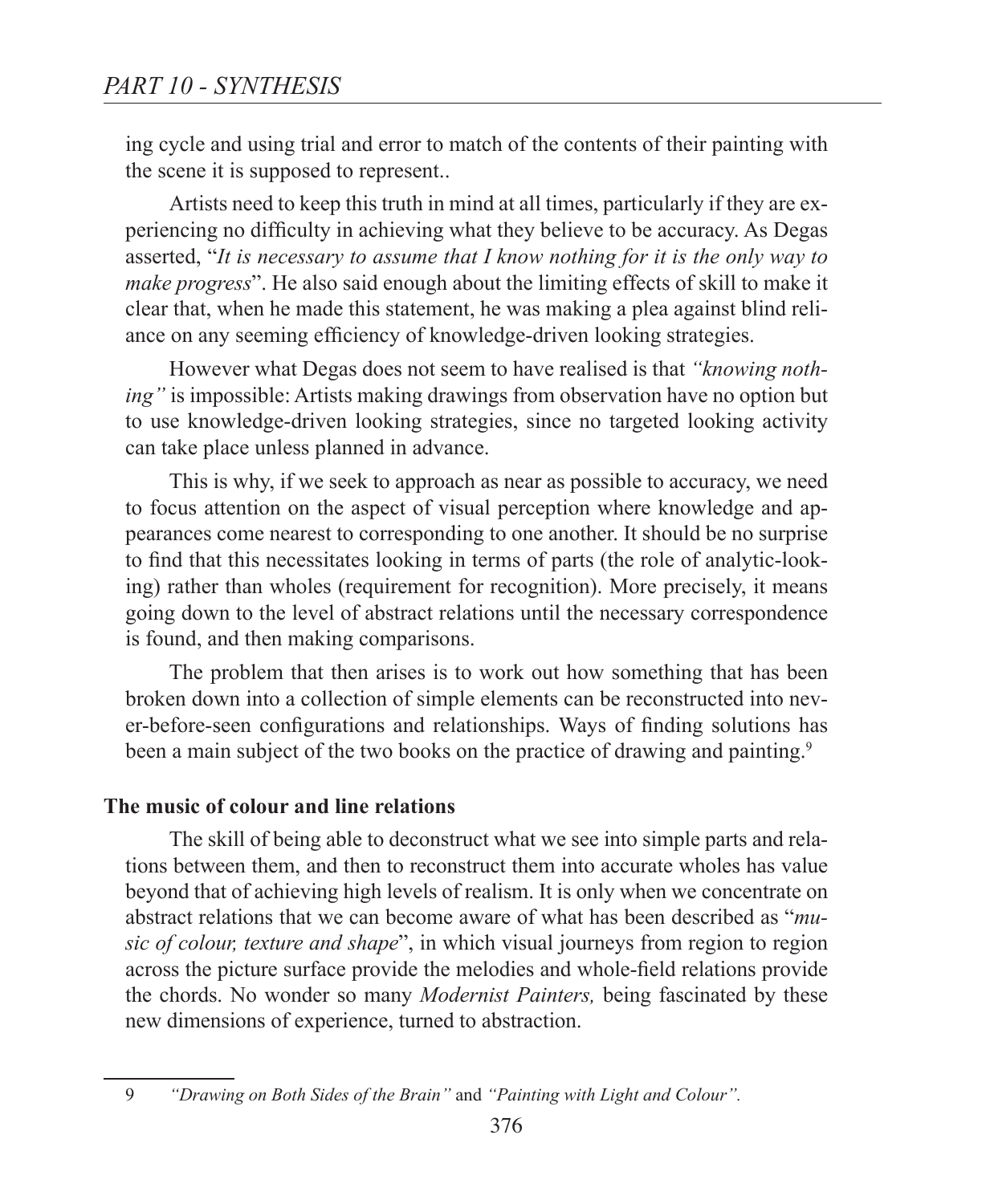#### *Implications*

*How far does a combination of this chapter and earlier ones help us to pin down the nature of what I have been calling "experienced reality"? I am afraid the answer has to be,"very little", for what we mean when we use the word "see", will always remain inherently elusive. There is no escaping the fact that this intimate aspect of our daily lives is in constant flux. First, we are confronted with one of the most fundamental truths of visual processing, namely that, in order to look at anything, we have to take it out of context. Second, we find that, when we do so, the object of our attention is subject to the 'constancies', a state of affairs which catastrophically disrupts whole-scene-relations. Third, the only way of approaching the task of finding out what these relativities actually are is by means comparative looking. True, this provides us with a succession of instances of what, in some senses, can be called reliable information about differences. But it only does so at the expense of finding a new starting point for each comparison, and this is a manoeuvre that entails resetting the whole system to what is almost certain to be a different lightness range.*

*One thing this inherent instability of visual perception means is that, when we try to analyse a scene (including if it is a painting), we will be facing a problem in some ways analogous to representing running water with a still image. No doubt this is what made Cézanne describe painting as "So damned difficult".*

*But, perhaps finding a definitive solution is not what we really want. As Robert Browning wrote, "Man's reach should exceed his grasp or what's a heaven for?" The advantage to artists of the ideas presented in these books is that they can at least help us struggle fruitfully towards this goal. It may be unattainable but, as many of us can testify, groping our way towards it can be a richly rewarding experience. Maybe, this is why Cézanne followed his statement about the difficulty of painting with the heart felt assertion, "I want to die painting."*

## *Differences relative to "measured reality"*

*Despite the elusiveness of "experienced reality", we can nevertheless identify some of its main characteristics. Not the least important of these is the degree to which it diverges from "measured reality". Three reasons for this divergence are fundamental to the ideas presented in this book. Thus:*

• *Differences in appearances due to variations in viewing conditions are ironed out by the various constancies.*